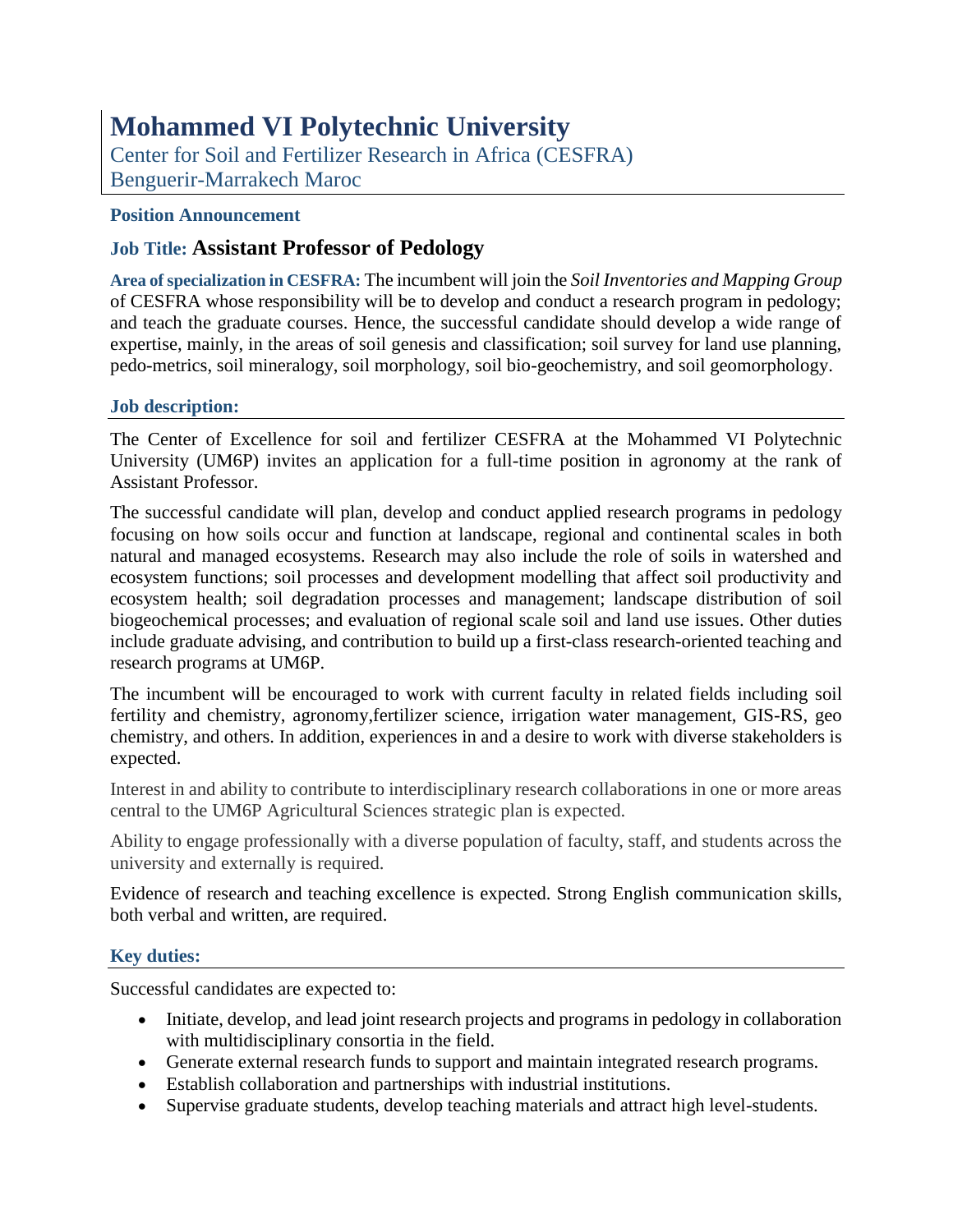- Publications in well ranked and high impact journals in the field.
- Teach pedology, soil survey and other soil sciences graduate courses,
- Conduct research on spatial distribution of soils in the landscape and methods for mapping, modelling and quantifying soil diversity in the African continent,
- Establish state-of-the-art Soil Informatics Laboratory.
- Contribute to the establishment of African Soil Data Bank.
- Establish and maintain close working relationships with the private and public sectors in order to promote soil science teaching and research.

### **Criteria of the candidate:**

- PhD in soil science, physical geography, earth science or other related fields from a recognized University
- At least 6yearsresearchexperience in the tropical and subtropical agricultural environment; preferably in International research environment
- $\bullet$  High publication record in leading international and well ranked journals (at least 5 publications in the last 3 years)
- Strong experience in teaching and supervising students and postdocs
- Significant research record and leadership, preferentially on Soil fertility and plant nutrition.
- Excellent verbal and written communication skills in English language.
- High record of grantsmanship that reflects high productivity relative to agronomic research.
- Operate effectively within teams and work groups, participates in problem solving and works collaboratively to achieve goals.
- Organizational dexterity, ability to prioritize and manage multiple projects.
- Maintains positive attitude in changing fast-paced environments and

## **About UM6P:**

Located at the heart of the future Green City of Benguerir, Mohammed VI Polytechnic University (UM6P), a higher education institution with an international standard, is established to serve Morocco and the African continent. Its vision is honed around research and innovation at the service of education and development. This unique nascent university, with its state-of-the-art campus and infrastructure, has woven a sound academic and research network, and its recruitment process is seeking high quality academics and professionals in order to boost its quality-oriented research environment.

OCP group (http://www.ocpgroup.ma/en/home), a world leader in fertilizer production plays a great role as a starter client for the University. In parallel, a new portfolio of client is growing in an open spirit, in parallel with the development of an R&D cluster around the university.

UM6P is a very ambitious university, enjoying ample research funding, moderate teaching load, and excellent facilities.

In its research approach, the UM6P promotes transdisciplinary, entrepreneurship spirit and collaboration with external institutions. Either international ones for developing up to date science and at continent level in order to address real challenges.